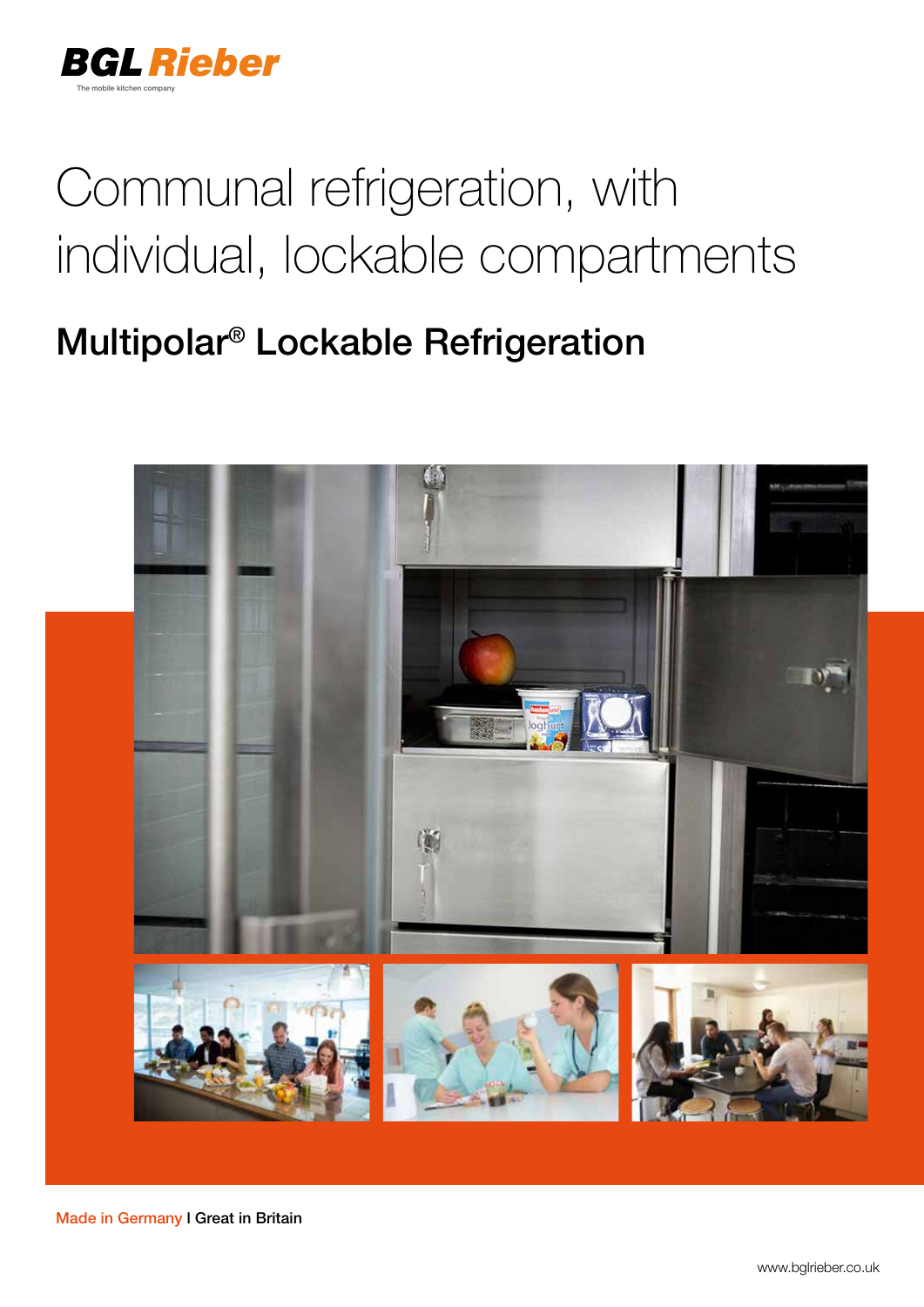

# Keeping refrigerated food and medicines separate, safe and secure

An ingenious series of undercounter and freestanding refrigerators and freezers, with lockable compartments.

Ideal for students, staff, patients, workers, all communal living areas and anywhere there is a requirement for personal shared refrigerated storage...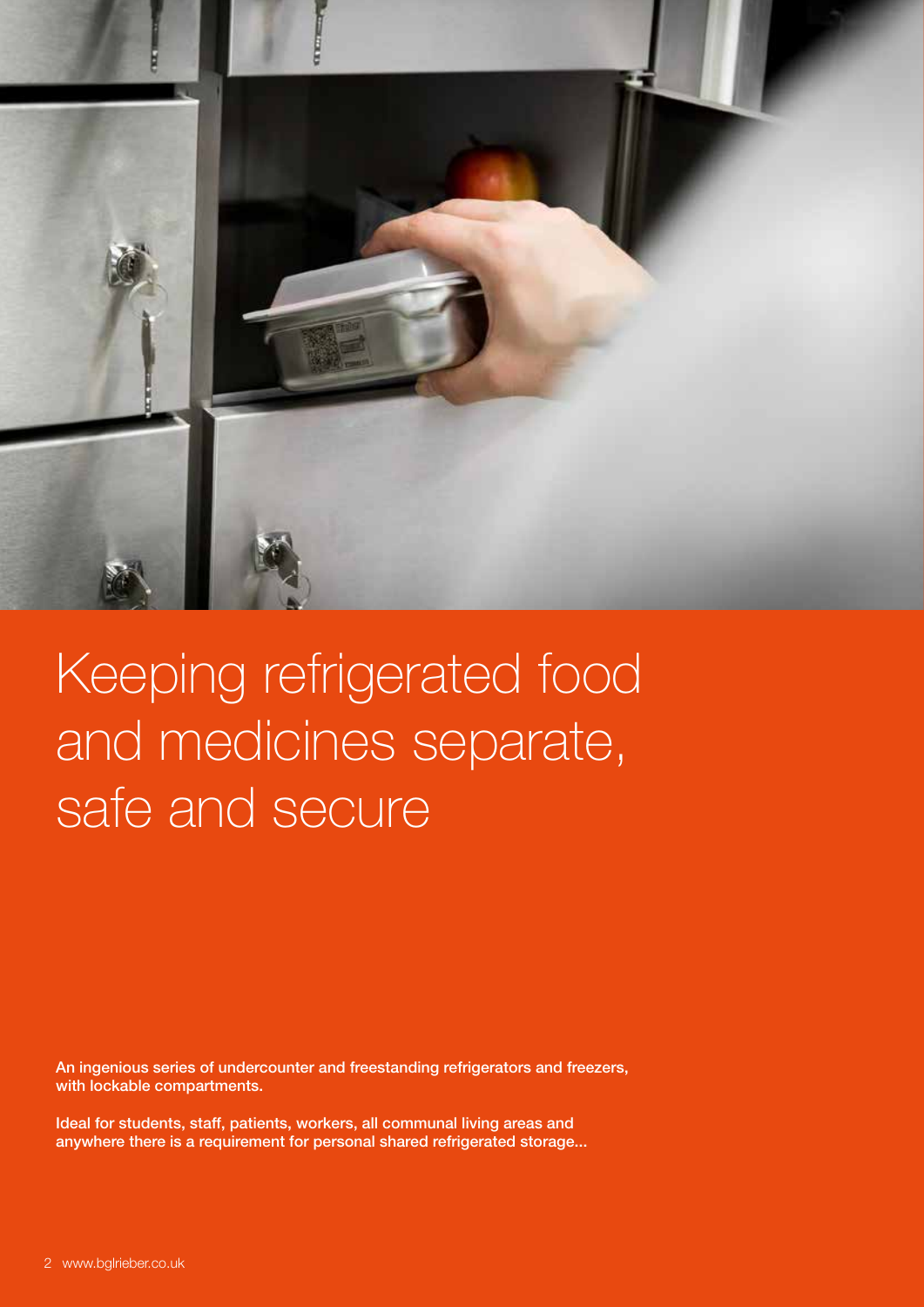

### Multipolar®

## The safest and most efficient communal refrigerator

- For individual storage of food in communal areas.
- Each compartment has its own high quality single lock (2 keys per compartment) and is kept at a perfect constant temperature.
- Each Multipolar has a master key for added security.





The Multipolar® range is based on a varied range of cabinet sizes to suit all requirements.

- Undercounter units house 4 or 6 compartments, and fit underneath worktops.
- Full size, free standing models featuring 8 to 16 compartments, in a range of cabinet sizes.

|              | Outsic           |
|--------------|------------------|
| Weight       | From 4           |
| Cooling Area | $+2^{\circ}$ C i |
|              | up to:           |
| Colour       | White            |
|              |                  |

itside steel/white om 45kg-110kg °C to +10°C, operating parameter to 32°C ambient

#### Flexible refrigeration

- A choice of units with 4 to 16 lockable compartments, set within an impact and shock resistant outer cabinet.
- Main door hinged right or left.
- Multipolar® can be freestanding or fits under a worktop - to accommodate whatever space you have available.



Undercounter - 600mm x 600mm x 850mm 4 or 6 compartments

Free standing - 600mm x 610mm x 1,640mm 8, 10, 12 or 14 compartments



Free standing - 750mm x 730mm x 1,640mm 8, 10 or 12 compartments



Free standing - 750mm x 750mm x 1,864mm 16 compartments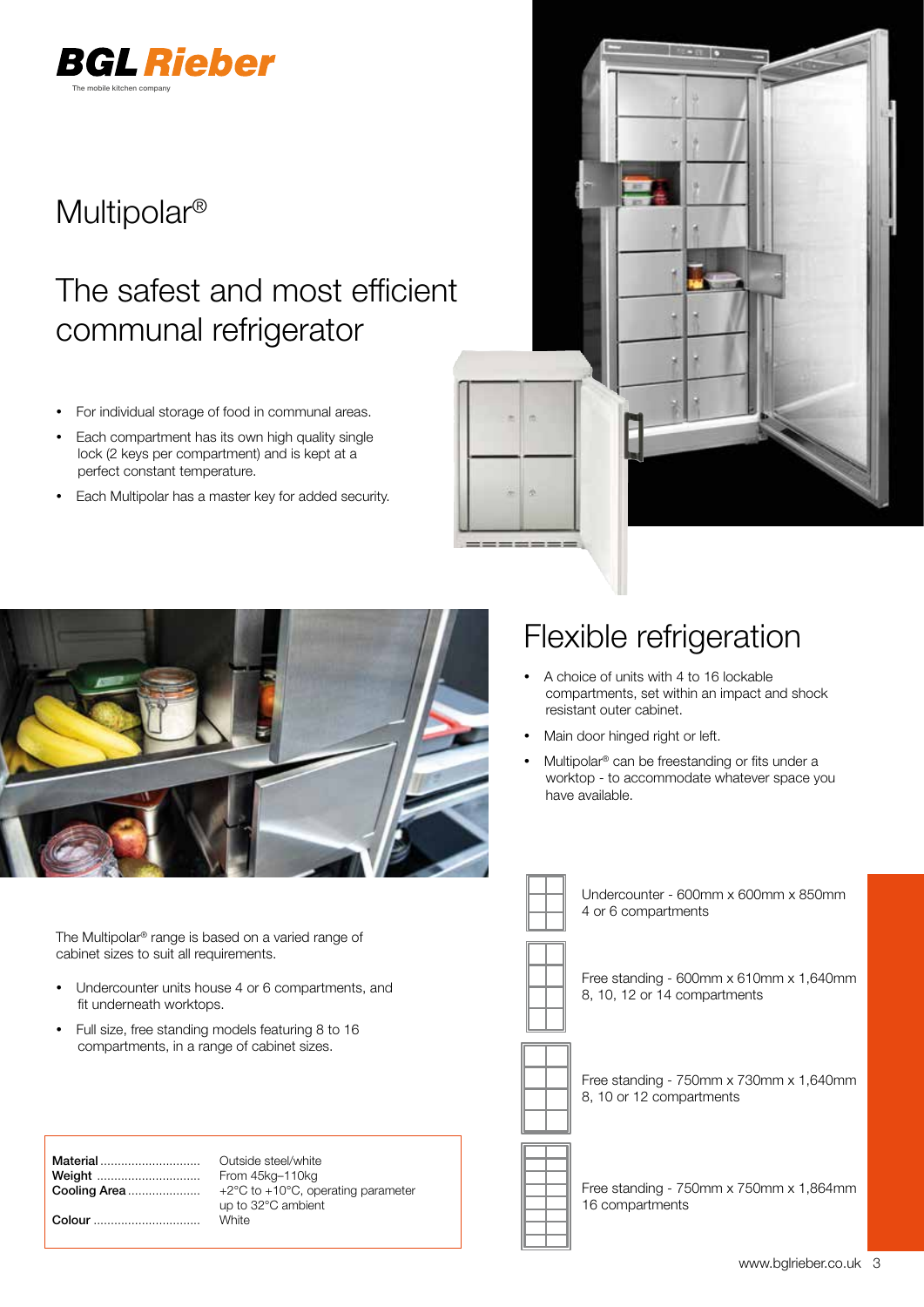

## Constructed to the highest standard

- Smooth, easy-care, hygienic surfaces.
- The external housing is made of galvanized steel plating, which is electrostatically powder coated and impact resistant.
- All standard models are white, stainless steel is available on request.
- The inner chamber is made of hygienic, fruit acid resistant polystyrene (PS), completely food-safe, odour-free and antibacterial.
- The compartment interior frame is made entirely of hygienic stainless steel, is absolutely food-safe, odourless and antibacterial.
- Multipolar's inner shelves are edged all around.
- Sturdy door hinges and an all-round magnetic chamber seal guarantee safety in day-to-day use.



## Energy Efficient

- Only a fraction of the cooled air escapes when opening the small individual compartments, saving a lot of electricity and energy.
- The energy-saving, powerful cold compressor produces very little noise or vibration, due to a special bearing application.
- Excellent insulation, with a circumferential magnetic chamber seal.
- Infinitely variable temperature through an integrated room thermostat.
- … also with automatic defrosting and condensate evaporation.

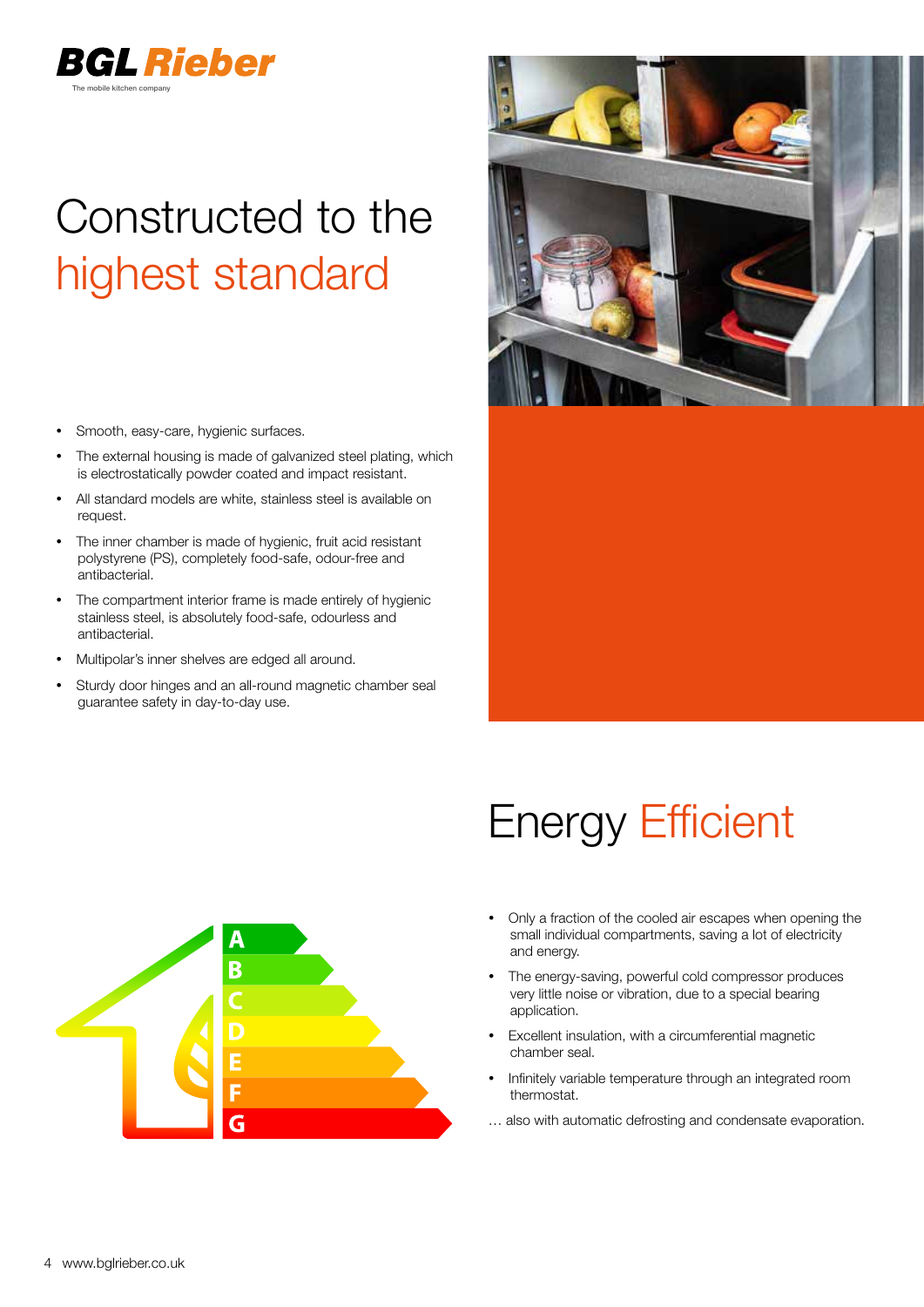

## Ideal for:

- Care facilities, including hospitals and care homes
- Offices and corporate creches
- Universities, schools and nurseries
- Secure facilities
- Communal shared accommodation

## Use it to:

- Keep special meals separate for people with allergies and intolerances
- Retaining meals and drinks safely chilled until required, excellent for night or shift workers
- Keep personal and private refrigerated goods separate in communal areas such as offices and universities
- Store personal medicines requiring refrigeration, perfect for nurseries, creches, hospitals, care homes…

## Additional options:

- A variety of lock types are available, including: fob, digital, key pad and key.
- Stainless steel finish available on request.
- Fit with a decorative frame for a stylish look, in which a decoration of up to a thickness of 6mm can be inserted.
- The Multipolar® can also be raised using a stable base made of stainless steel.
- The Multipolar<sup>®</sup> 570 model, includes a digital display as standard, it can also be equipped with a high-quality glass door and robust castors on request. Lock types available, including: fob, digital, key pad and key.

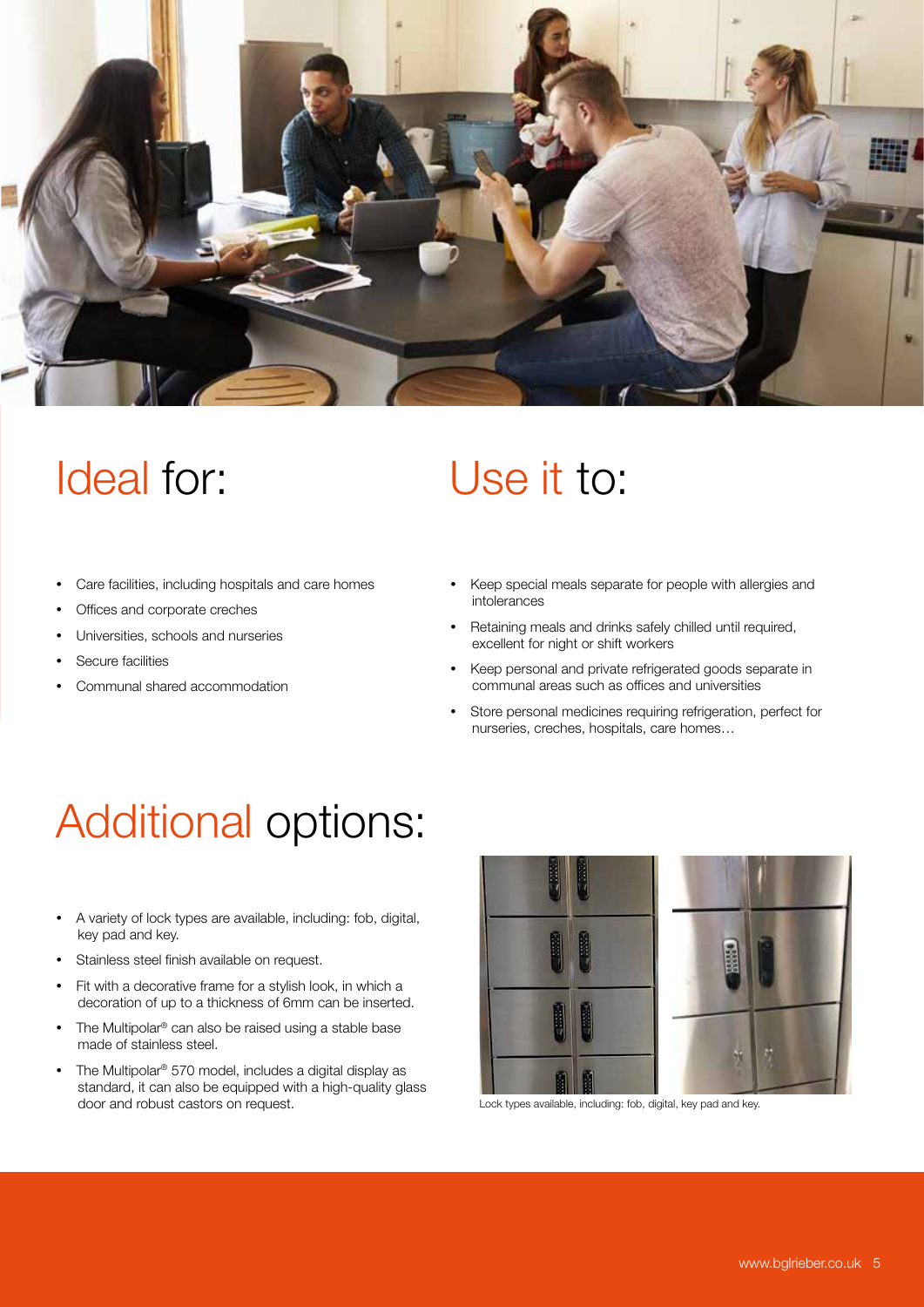

### Multipolar® CONNECT

### The digital compartmentalised refrigerator for shared use without keys

- For the individual and flexible storage of food without a classic key, but with a radio-controlled opening function via an app.
- User-assigned compartments can be managed centrally by an administrator.
- No unauthorised keys physical keys cannot be duplicated or passed around, and if a key is lost, the complete locking system does not need to be replaced.
- A compartment can however be shared and used jointly by several people as assigned by the administrator.
- As soon as the Multipolar® CONNECT detects the logged-on app user nearby, the LED on the top panel lights up and a beep sounds.
- Once the main fridge door is opened, the compartment assigned to the user opens automatically and the dishes/ food can be removed.

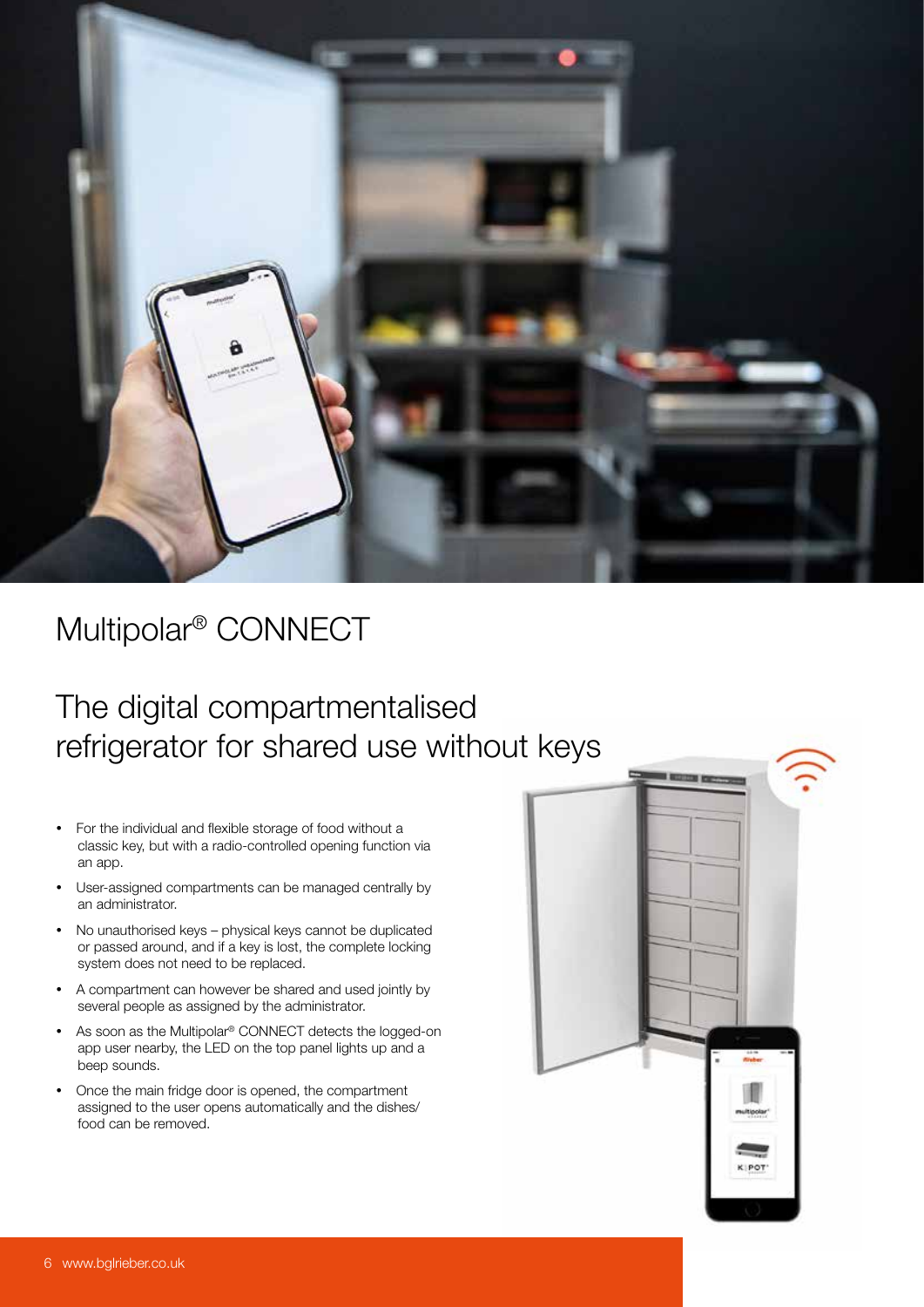

## Also consider a lockable multi-drawer freezer

#### Freezer MP7



Rieber's lockable multi-drawer freezer features 7 drawers available with either a large or small basket.

The seamless inner chamber is made of white plastic. The lockable door is fitted with an exchangeable magnetic chamber seal, which is easy to clean.

- Control panel located to be clearly visible above the door.
- Visual and acoustic door and temperature alarm.
- Outside housing is made of galvanised steel plating, electrostatically powder coated, impact and shock resistant stainless steel.
- Sturdy stainless steel door handle bar.
- Installed on four stainless steel feet (150-180mm high).

| Material<br>Dimensions                           | Outside steel/white<br>From 115kg<br>750mm x 760mm x 1,925mm<br>Large Basket: 555mm x 300mm x 117mm<br>Small Basket: 370mm x 300mm x 222mm<br>Compartment Height: 190 - 240mm |
|--------------------------------------------------|-------------------------------------------------------------------------------------------------------------------------------------------------------------------------------|
| Ambient Temperature<br><b>Approximate Energy</b> | -14 $\degree$ C to -28 $\degree$ C (up to -38 $\degree$ C max                                                                                                                 |
| Consumption<br>Colour                            | 1.2 kW / 24 h<br>White                                                                                                                                                        |